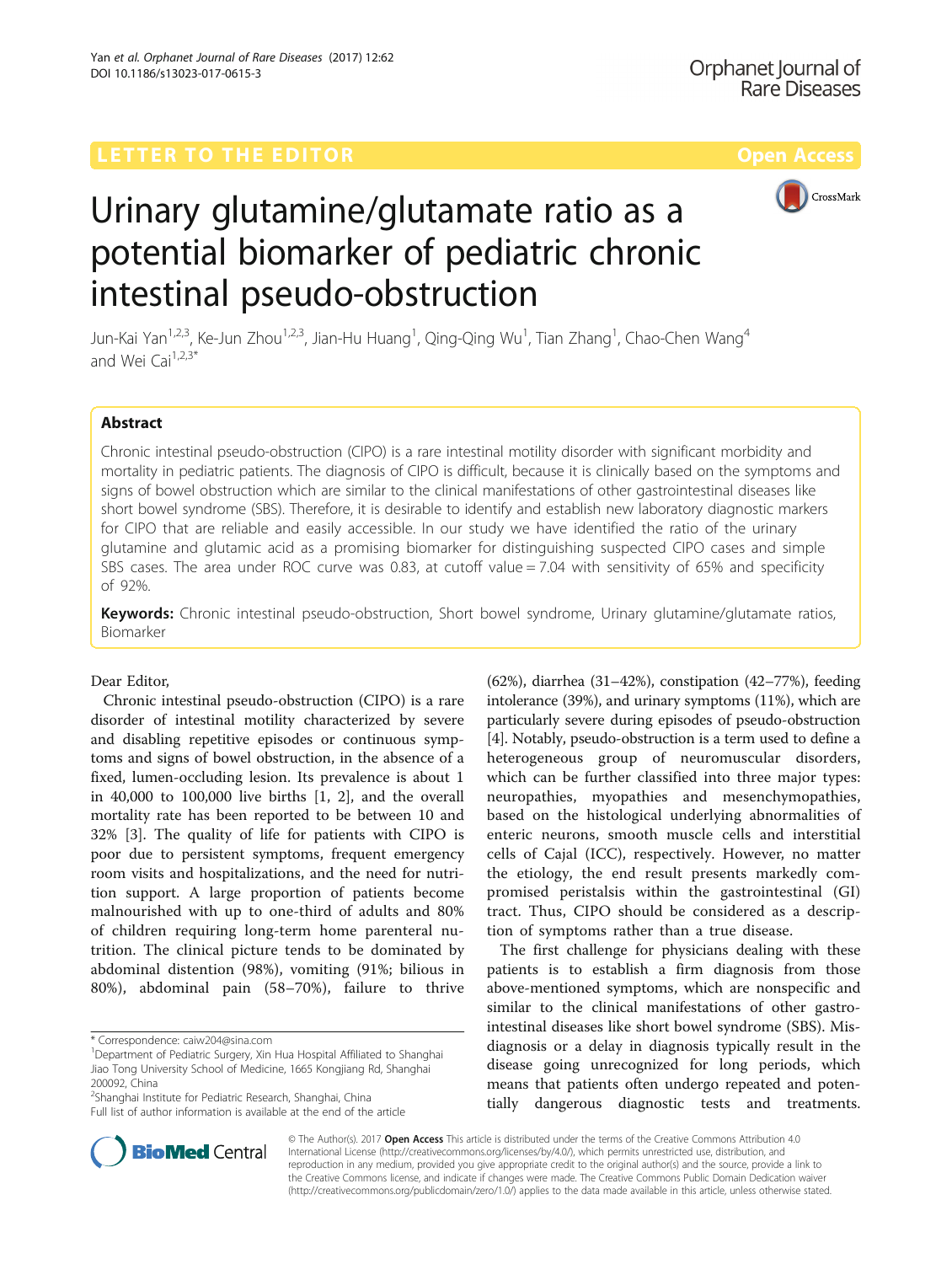Currently, a stepwise approach has been used to make the diagnosis of CIPO, including pertinent laboratory studies, plain films of the abdomen, GI transit measurements, and specialized tests of GI motility [[5\]](#page-3-0). However, the diagnosis of CIPO can be elusive for a number of reasons: 1) symptoms typically evolve slowly over a number of years rather than develop at once; 2) initial diagnostic tests (ie, endoscopy and abdominal ultrasound) are usually normal; 3) Biologic markers for CIPO are not available. Therefore, it is desirable to identify and establish new laboratory diagnostic markers for CIPO that are reliable and easily accessible.

By liquid chromatography/mass spectrometry (LC/ MS)-based urinary amino acid metabolomic profiling, we have identified the ratio of the urinary glutamine (Gln) and glutamate (Glu) as a promising biomarker for aiding distinguish suspected CIPO cases and simple SBS cases. Here, SBS patients were enrolled for the following reasons: 1) Up to 80% of the pediatric patients who develop symptoms suggestive of intestinal failure (IF) are SBS patients in our department. Therefore, in order to effectively screen out potential CIPO patients from the whole group of IF patients, SBS patients would be an appropriate control group because of its good representativeness. 2) Normally, SBS patients do not have obstruction, however, those with poor enteral feeding tolerance may have such obstruction-like symptoms as abdominal distention, vomiting and abdominal pain, especially after receiving inappropriate enteral nutrition. On the other hand, severe cases may exist who combine short bowel with dysmotility. In addition to screening out potential CIPO patients, our results may also aid distinguish whether the obstruction-like symptoms in SBS patients are attributed to dysmotility or simply enteral feeding intolerance.

In the current study, though the exact mechanism needs to be further investigated, here, we propose an "energy-based acidosis" hypothesis. Given that urinary excretion of glutamine and glutamate is sensitive to environmental pH, renal catabolism of glutamine is accelerated during chronic metabolic acidosis, leading to increased excretion of glutamate and decreased excretion of glutamine. As a result, the ratio of the urinary glutamine and glutamate is decreased, compared to the normal [\[6](#page-3-0)]. We hypothesized that patients with CIPO may represent chronic acidosis due to the compromised energy metabolism in intestinal smooth muscle cells, in which decreased aerobic oxidation along with increased anaerobic glycolysis may lead to the accumulation of acidic metabolites. These acidic metabolites may chronically affect the overall body condition, and therefore, for CIPO patients, this ratio not only reflects the severity of acidosis, but also substantially reflects the severity of compromised energy metabolism within the GI tract.

Since SBS patients do not represent severe disorders of energy metabolism while CIPO patients do, we hypothesize that the urinary Gln/Glu ratio may serve as a potential diagnostic biomarker for CIPO.

# Methodology

This study was approved by the Ethics Committee of Xin Hua Hospital. Written informed consent for sample collection was obtained from the patients' parents or guardians. To test whether urinary Gln/ Glu ratio may serve as a potential diagnostic biomarker for CIPO, we determined urinary Gln and Glu by LC/MS in 197 spot urine samples, including 102 samples from 8 clinically defined CIPO patients, 53 samples from 10 SBS patients and 42 samples from 42 healthy controls. The study cohort included: clinically defined CIPO patients ( $n = 8$ ; aged 0.8–9.2 years, median age = 4.9 years); SBS patients  $(n = 10, \text{ aged})$ 1.1–13.1 years, median age  $= 5.8$  years) and healthy controls ( $n = 42$ , aged 5–12 years, median age =6.7 years). Median remnant bowel length in SBS group was 53.0 cm (23–90 cm). Spot urine samples were collected three times a week, at 8:00 a.m and 8:00 p.m.

# Findings

Urinary Gln/Glu ratios are shown in Fig. 1. Compared to control Gln/Glu ratios  $(28.7 \pm 10.8, n = 42)$ , we found markedly decreased Gln/Glu ratios in SBS patients  $(13.3 \pm 6.3, n = 53$  samples from 10 patients,



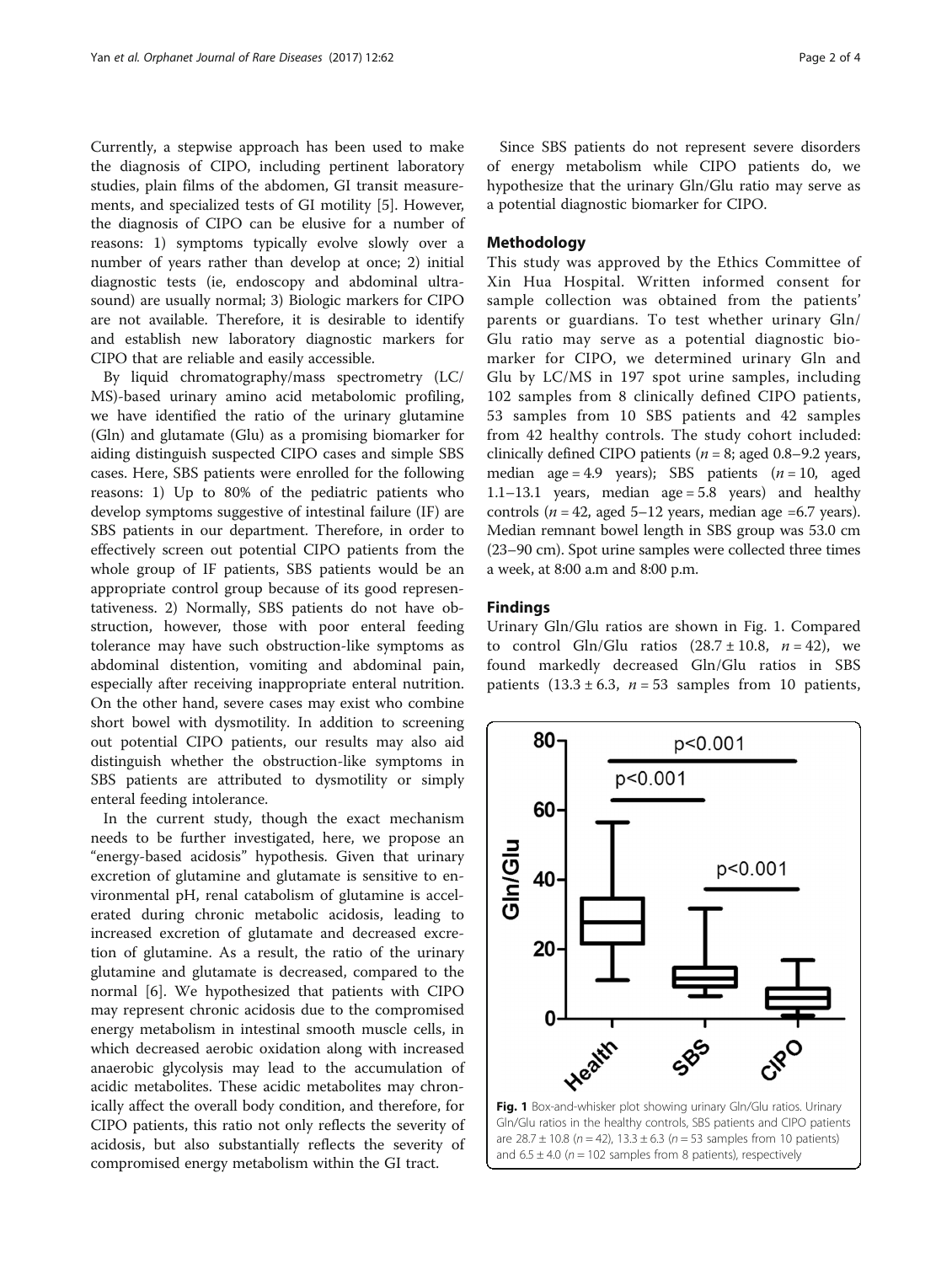

 $p < 0.001$ ) and in CIPO patients  $(6.5 \pm 4.0, n = 102)$ samples from 8 patients,  $p < 0.001$ ). Also note that Gln/Glu ratios in CIPO patients were significantly lower than those in SBS patients  $(p < 0.001)$ . The ROC curve for Gln/Glu ratios to differentiate CIPO from simple SBS cases is shown in Fig. 2. Data was analyzed by using 155 samples from 8 CIPO patients and 10 SBS patients. The area under ROC curve was 0.83, at cutoff value = 7.04 with sensitivity of 65% and specificity of 92%. As part of the raw data, absolute concentrations of Gln and Glu, as well as Gln/Glu ratios in 3 representative patients are shown in Additional file 1.

# Conclusions

These results identify the urinary Gln/Glu ratio as a promising biomarker for CIPO. In particular, it has the potential to differentiate suspected CIPO from simple SBS cases, and may improve the efficacy of the final diagnosis. The optimal relationship between sensitivity and specificity for minimum urinary Gln/Glu ratio in differentiating CIPO and SBS was 7.04, which means patients whose urinary Gln/Glu ratio <7.04 should be considered as suspected CIPO. However, a validation cohort with more samples will be needed to validate these findings. Therefore, with this report we hope to

attract more CIPO cases in order to statistically validate our preliminary study.

# Additional file

[Additional file 1:](dx.doi.org/10.1186/s13023-017-0615-3) Absolute concentrations of Gln and Glu, as well as Gln/ Glu ratios in 3 representative patients. (DOCX 214 kb)

#### Abbreviations

CIPO: Chronic intestinal pseudo-obstruction; GI: Gastrointestine; Gln: Glutamine; Glu: Glutamate; ICC: Interstitial cells of Cajal; LC/MS: Liquid chromatography/mass spectrometry; SBS: Short bowel syndrome

# Acknowledgements

We thank Dr Wei Lu and Dr Li-Na Lu, for contributing to the clinical diagnosis of CIPO cases. We are most grateful to all the guardians of the patients admitted in this study, for their kind help and cooperation.

#### Funding

This work was supported by Shanghai Key Laboratory of Pediatric Gastroenterology and Nutrition (14DZ2272400); Shanghai Municipal Commission of Health and Family Planning (2013ZYJB0017); Science and Technology Commission of Shanghai Municipality (14411950400/ 14411950401).

#### Availability of data and materials

The datasets during and/or analysed during the current study available from the corresponding author on reasonable request.